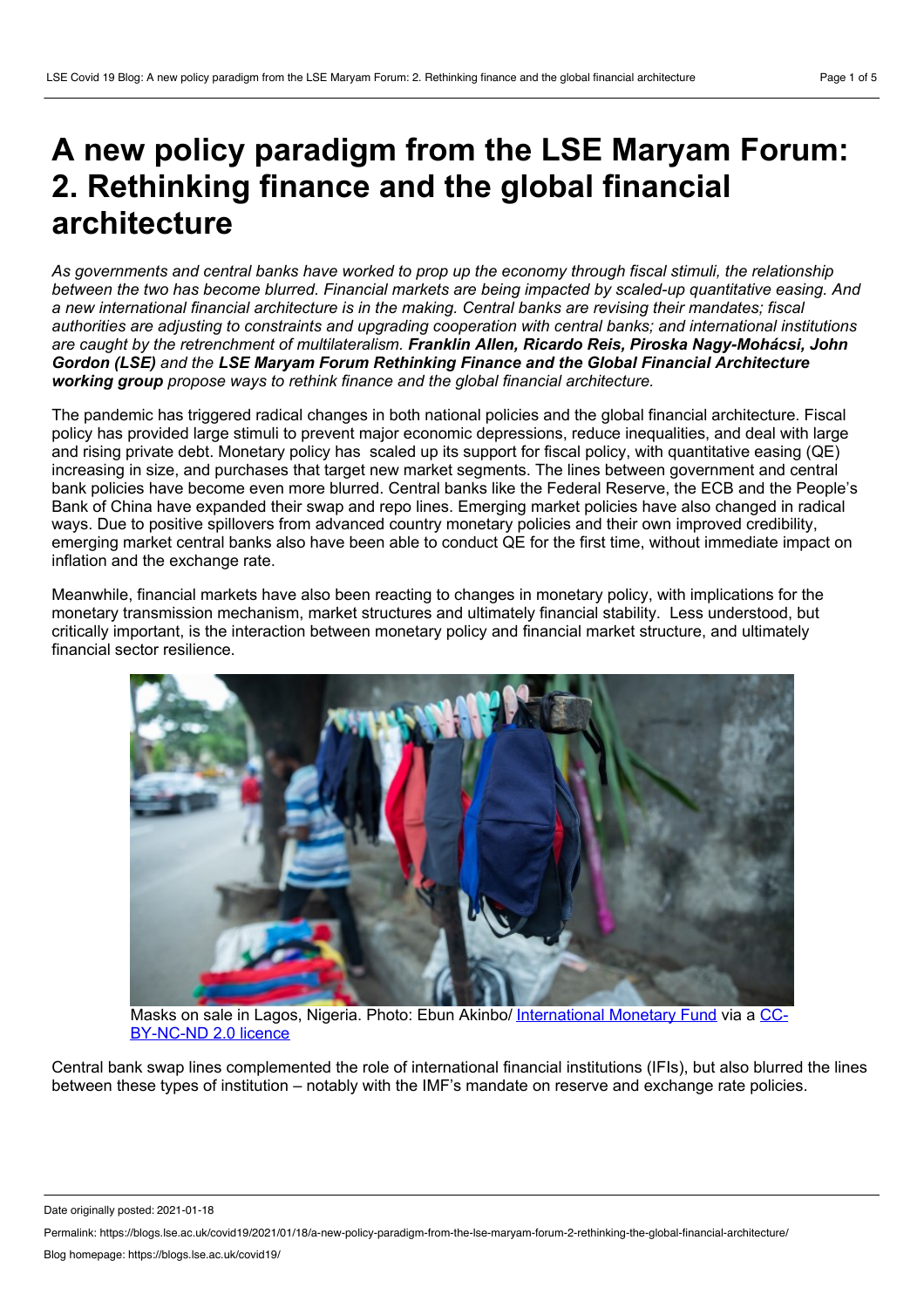A new international financial architecture is in the making. Central banks are revising their mandates; fiscal authorities are adjusting to constraints and upgrading cooperation with central banks; and international institutions are caught by the retrenchment of multilateralism. But all this has risks. A lot can go wrong when central banks are monetising debt without apparent limits, when sovereign and corporate debt levels reach historic highs with rising default probabilities, and when superpowers increasingly ignore international organisations.

## **Recommendation 1: Don't stop stimulus now, but watch out for QE tipping points**

QE has played a much-needed role in financing fiscal expansions, and it should be continued to help economies bridge to the post-COVID world. However, monetary and fiscal authorities should watch out for potential QE tipping points – in particular, the risk of inflation, and the capacity of the central bank and the fiscal authority to each service the interest payments on their debts.

Continued low interest rates create additional debt service capacity for governments which borrow in their own currency. But risks are higher for corporates and in emerging markets, where governments borrow significantly in foreign exchange. Given the exceptional times, debt (in local currency and held by the local central bank) could be issued at very long maturities to eliminate rollover risks.

The lower interest rates induced by QE create risks. As returns on 'safe' assets are low, banks and other asset holders may seek higher risks to compensate. Low spreads could make banks unprofitable and hence more fragile as they seek out higher risks. And although rates are low now, they may not be in future, and governments may struggle to service their debts and put pressure on central banks to keep rate low.

Many emerging markets have been able to perform [larger-scale](https://www.project-syndicate.org/commentary/emerging-markets-unconventional-monetary-policy-by-piroska-nagy-mohacsi-1-2020-08?barrier=accesspaylog) QE, but in the developing world, this has not been an option, and countries need scaled-up IMF. Central bank swap lines have proven helpful on a temporary basis but may not be the appropriate mechanism to help with foreign exchange finance on a permanent basis, except for the liquidity needs of cross-border entities operating in multiple currencies across various jurisdictions.

Date originally posted: 2021-01-18

Permalink: https://blogs.lse.ac.uk/covid19/2021/01/18/a-new-policy-paradigm-from-the-lse-maryam-forum-2-rethinking-the-global-financial-architecture/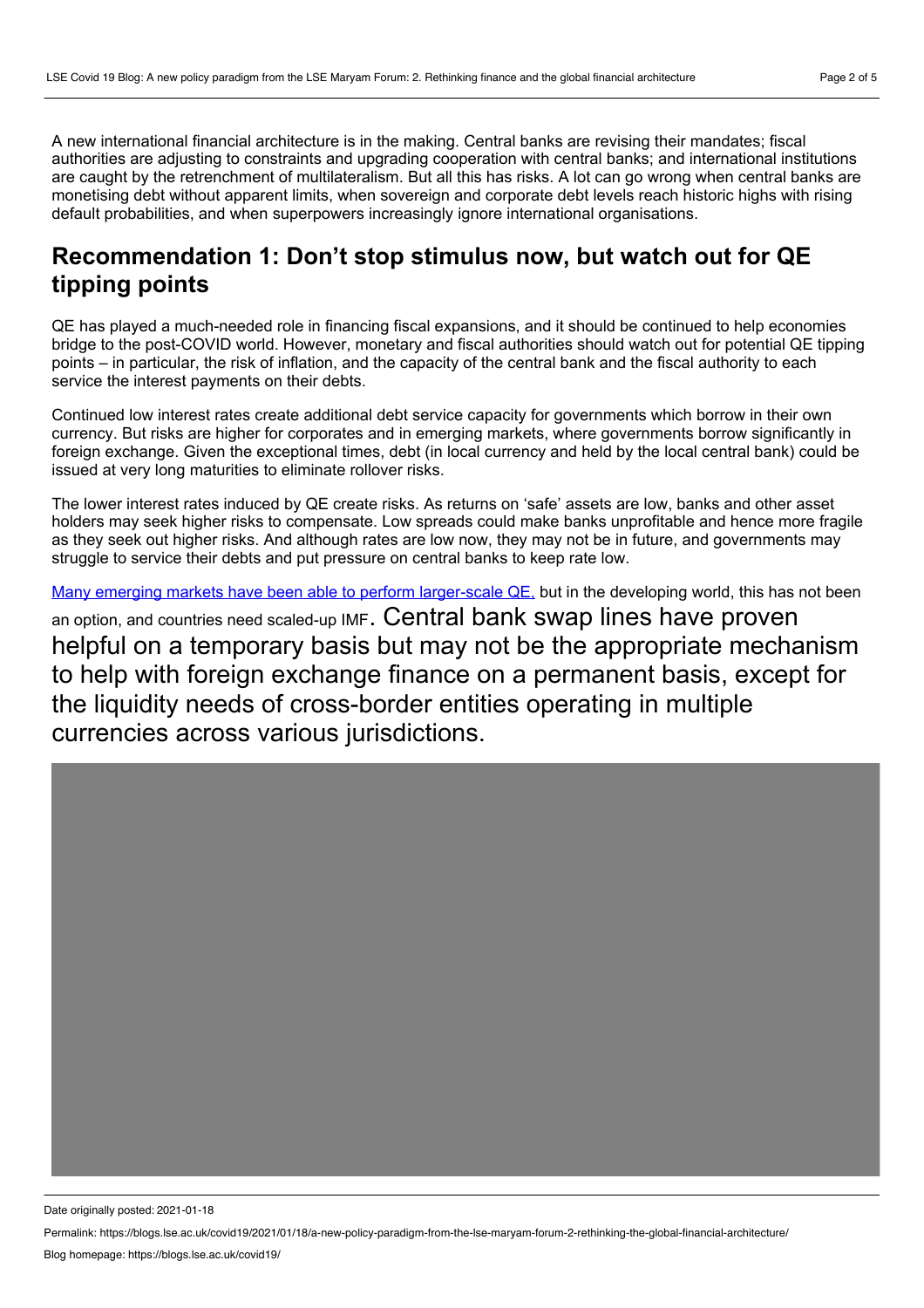#### **Recommendation 2: Central bank mandates should be periodically reviewed**

Central banks and governments should conduct periodic, pre-announced reviews of central bank mandates. Some already are: in 2020, the Federal Reserve has published its first-ever comprehensive and public review of the monetary policy framework and concluded that it would do the same roughly every five years. The ECB will complete the second review in its history in mid-2021.

Transparent reviews help realign society's preferences for what central banks should do and reduce the perceived democracy deficit. They can help central banks adapt to emerging challenges and assess the impact of their

policies, especially those that go beyond the monetary domain (e.g. Sectoral allocations resulting

#### from corporate asset purchases).

Pre-announced periodic reviews can help reduce the expectations about their outcomes. *Ad hoc* reviews can feed expectations that important changes to interest rates would be announced, leading to volatility.

For reviews to be an integral part of accountability mechanisms, they need to be open and involve representation from both government and the legislative branch.

However, reviews may be risky for countries where central bank independence is fragile, particularly if there is political involvement.

### **Recommendation 3: Conduct cost-benefit analysis of any proposed new area for central banks**

When central banks are asked to move into new areas, or decide to do so, they should carry out a cost-benefit analysis of the change and communicate it to the public. This would help identify the skills required, support the delivery of the bank's mandate and better align its aims with those of government. On the other hand, there is a risk of putting central bank independence at risk, diverting resources away from other priorities, and intervening in the market excessively. Crisis-induced activity must be clearly distinguished from the rest, and time limits may be appropriate.

The QE policies and other instruments launched since the global financial crisis have often had knock-on impacts on financial and economic issues. Sometimes these have had little impact on inflation and may not be worth pursuing if the side effects are too great. Cost-benefit analysis would help to formalise these deliberations.

Many central banks have moved beyond the role of "lender of last resort" to "market-maker of last resort." This raises questions about potential crowding out and the balance between government (broadly defined) and markets. In some countries the corporate bond market is growing, thanks to central bank purchases. Proportionality is an important principle, and should be a central consideration.

Date originally posted: 2021-01-18

Permalink: https://blogs.lse.ac.uk/covid19/2021/01/18/a-new-policy-paradigm-from-the-lse-maryam-forum-2-rethinking-the-global-financial-architecture/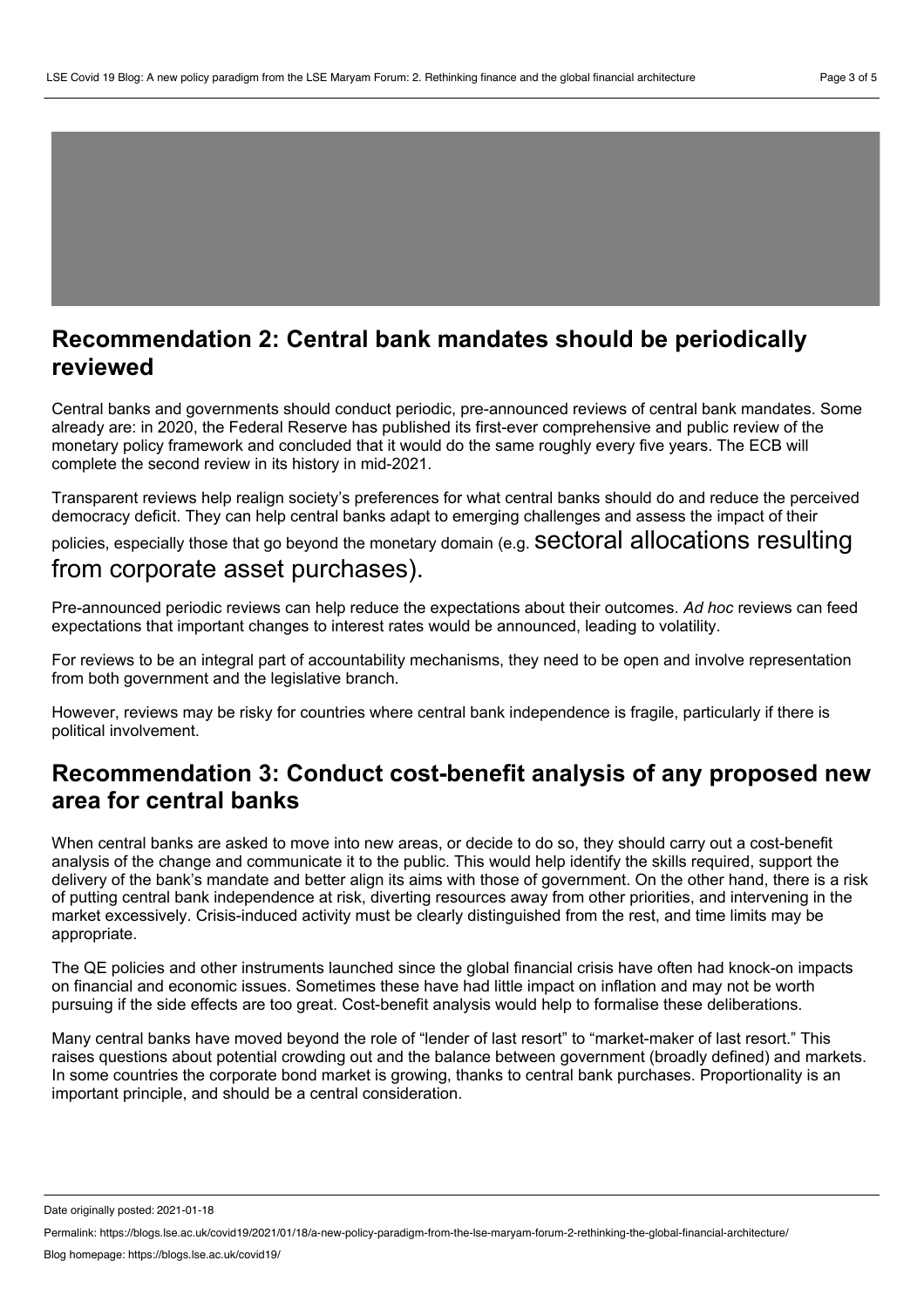Several central banks actively consider the climate emergency as part of their mandate, and others are considering doing so. Greening financial sectors and lending is a very important societal objective, but may be best handled by central banks within their financial stability mandate (where it exists) or by other institutions concerned with financial risks in the economy. More broadly, the benefits and downsides of the climate policies deployed by central banks would benefit from proper assessment. It may well be that the priority of governments in coming years is not climate change or inequality, but rather keeping the high levels of debt affordable.

# **Recommendation 4: Define the rules of the game for monetary and fiscal authority cooperation and introduce a periodic review of their policy mix**

Catastrophic events like the pandemic have highlighted the crucial importance of cooperation between monetary and fiscal authorities. During these crises, central banks necessarily become less independent to help enlarge the country's policy space by directly or indirectly financing governments. Often, they also help with the design of fiscal packages. Calls for monetary policy to align with government objectives are becoming increasingly loud, particularly given the climate emergency.

We need to lay down the rules of monetary and fiscal cooperation. This might jeopardise cherished central bank independence. But should we not accept that central banks can be less independent in the face of catastrophic events? The issue is what the right accountability mechanism for today's era would be.

Greater monetary and fiscal cooperation raises two broad issues. It should not compromise the primary objective of price stability, and the independence of central banks that enables it. And if central banks are to venture into the fiscal or political domain, they need to have the appropriate legitimacy and accountability mechanisms to do so.

Moreover, we need to differentiate between developed and developing countries. For the latter, what matters is not only how developed the financial markets are, but how strong their institutions are. Countries with fragile institutions may not want to risk independence, and could opt for less intrusive cooperation mechanisms.

There is increasing attention to the interactive impact of monetary and fiscal policies – the [so-called](https://voxeu.org/article/stronger-together-policy-mix-strikes-back) policy mix. In our view, there should be periodic reviews of the policy mix that a country pursues.

### **Recommendation 5: QE necessitates better regulation of non-bank entities**

Although monetary policy has not raised inflation, QE has sustained increasing asset prices. This has led asset management firms and other non-bank financial institutions to become increasingly large, concentrated and overall systemic, even if they do not take household deposits. What systemic risk do non-bank entities pose and how should they be regulated? Central banks may be reluctant to do it as it is may not be their area of expertise, but this large hole in regulation needs to be addressed.

Date originally posted: 2021-01-18

Permalink: https://blogs.lse.ac.uk/covid19/2021/01/18/a-new-policy-paradigm-from-the-lse-maryam-forum-2-rethinking-the-global-financial-architecture/